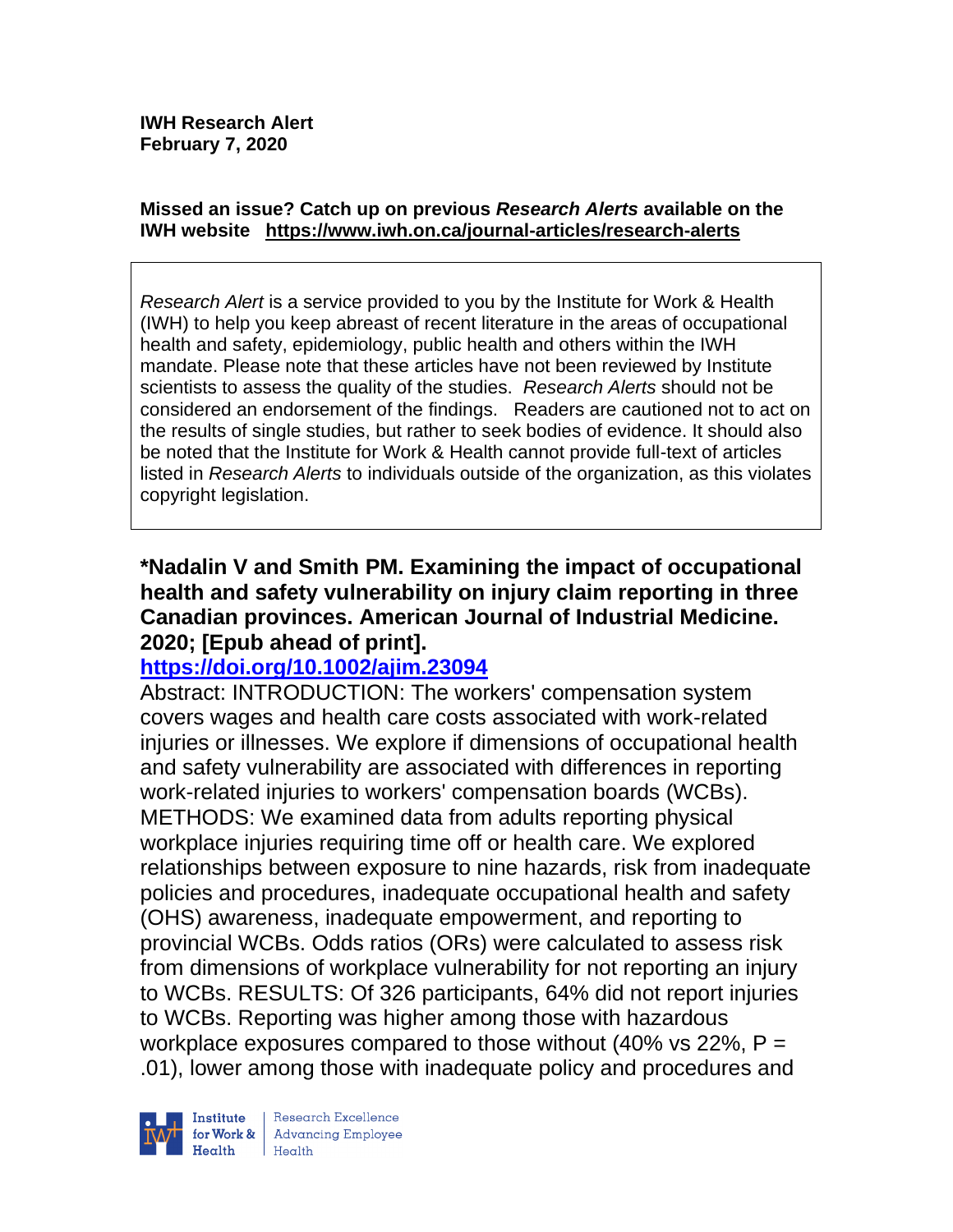inadequate awareness protections. Inadequate OHS awareness protection was related to not reporting to WCBs in logistic regression models. Women, those working part-time, workers in education, health, and public administration, and non-unionized workers were less likely to report injuries (nonsignificant), while workers with postgraduate educations were significantly less likely to report an injury compared to referent ( $OR = 3.89$ ,  $95\%$  CI: 1.57-9.62). CONCLUSION: A general lack of knowledge about OHS rights and responsibilities was associated with low levels of reporting. This suggests there is a knowledge deficit among some workers, possibly amenable to joint efforts to increase rights and responsibilities related to OHS with the dissemination of information about rights to workers' compensation

**\*Yanar B, Robson LS, Tonima SK, and Amick III BC. Understanding the organizational performance metric, an occupational health and safety management tool, through workplace case studies. International Journal of Workplace Health Management. 2020; [Epub ahead of print]. <https://doi.org/10.1108/IJWHM-09-2018-0126>**

**Hjuler BS, Stokholm ZA, Vestergaard JM, Mohr MS, Sondergaard K, Toren K, et al. A follow-up study of occupational styrene exposure and risk of autoimmune rheumatic diseases. Occupational and Environmental Medicine. 2020; 77(2):64-69. <https://doi.org/10.1136/oemed-2019-106018> [open access]** Abstract: OBJECTIVES: Increased risk has been suggested for autoimmune rheumatic diseases following solvent exposure. The evidence for specific solvents is limited, and little is known about exposure-response relations. Styrene is an aromatic, organic solvent and the objective of this study was to analyse the association between occupational styrene exposure and autoimmune rheumatic diseases in men and women. METHODS: We followed 72 212 styrene-exposed workers of the Danish reinforced plastics industry from 1979 to 2012. We modelled full work history of styrene exposure from employment history, survey data and historical styrene exposure measurements. We identified cases in the national patient registry and investigated gender-specific exposure-response relations by cumulative styrene exposure for different exposure time windows

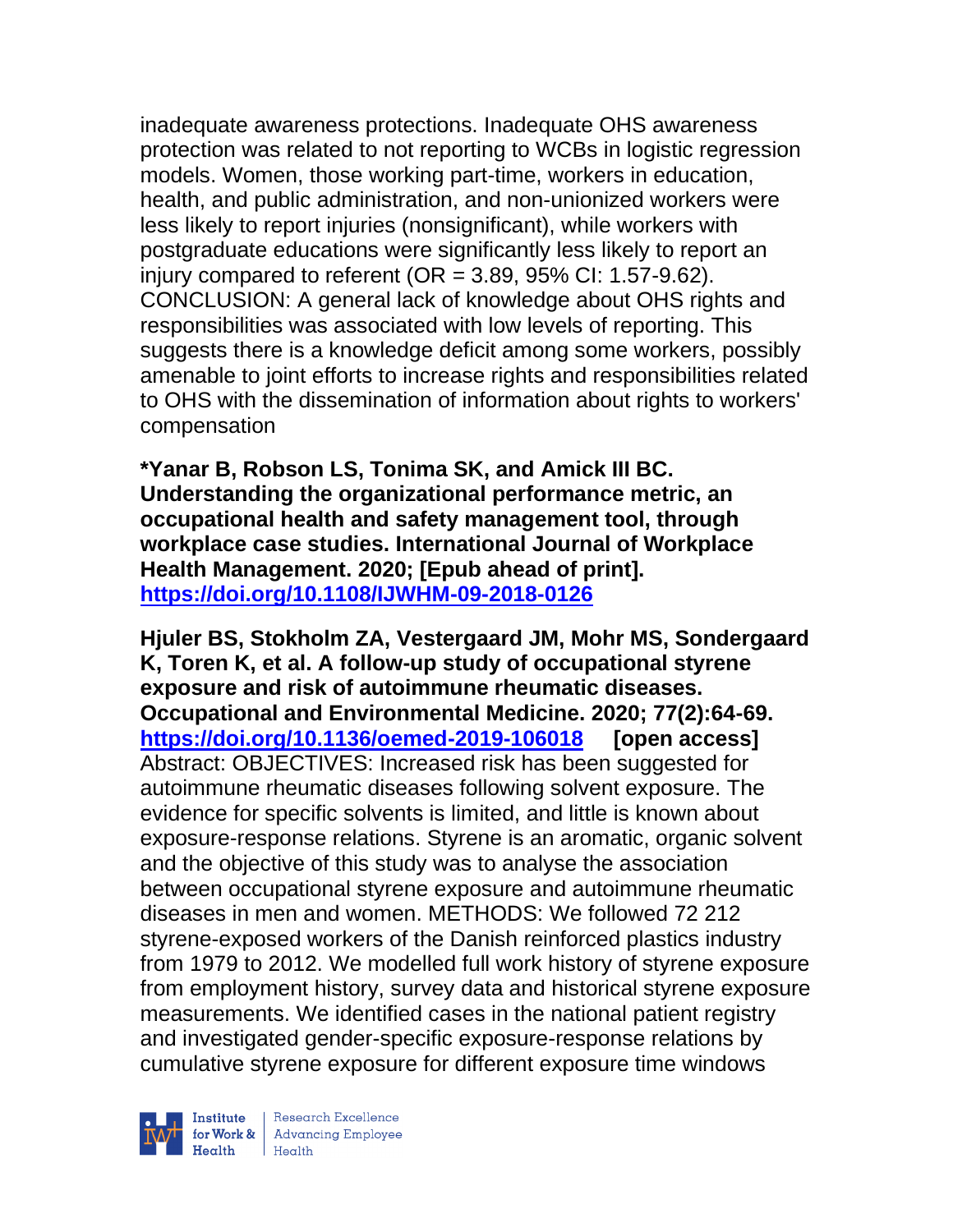adjusting for age, calendar year and educational level. RESULTS: During 1 515 126 person-years of follow-up, we identified 718 cases of an autoimmune rheumatic disease, of which 73% were rheumatoid arthritis. When adjusting for potential confounders and comparing the highest with the lowest styrene exposure tertile, we observed a statistically non-significantly increased risk of systemic sclerosis among women (incidence rate ratio (IRR)=2.50; 95% CI 0.50 to 12.50) and men (IRR=1.86; 95 % CI 0.50 to 7.00), based on 9 and 22 cases, respectively. Results were inconsistent for the other autoimmune rheumatic diseases examined. CONCLUSION: This study suggests an association between occupational styrene exposure and systemic sclerosis in men as well as in women but based on few cases. This is a new finding and has to be replicated before conclusions can be drawn

**Curtis S, Norman P, Cookson R, Cherrie M, and Pearce J. Recession, local employment trends and change in self-reported health of individuals: a longitudinal study in England and Wales during the 'great recession'. Health & Place. 2019; 59:102174. <https://doi.org/10.1016/j.healthplace.2019.102174>** 

**Danielsson L, Waern M, Hensing G, and Holmgren K. Workdirected rehabilitation or physical activity to support work ability and mental health in common mental disorders: a pilot randomized controlled trial. Clinical Rehabilitation. 2020; 34(2):170-181.** 

# **<https://doi.org/10.1177/0269215519880230>**

Abstract: OBJECTIVE: To evaluate feasibility and potential effectiveness of work-directed rehabilitation in people with common mental disorders. DESIGN: Pilot randomized controlled trial. SETTING: Primary healthcare, Sweden. SUBJECTS: Working adults  $(n = 42)$  of mean age 46.2 +/- 11.1 years with depression or anxiety disorder. INTERVENTIONS: Eight weeks of work-directed rehabilitation ( $n = 21$ ) or physical activity ( $n = 21$ ). Work-directed rehabilitation included sessions with a physiotherapist and/or an occupational therapist, to develop strategies to cope better at work. Physical activity included a planning session and access to a local gym. MAIN MEASURES: Feasibility: attendance, discontinuation and adverse events. Measurements were the Work Ability Index, the

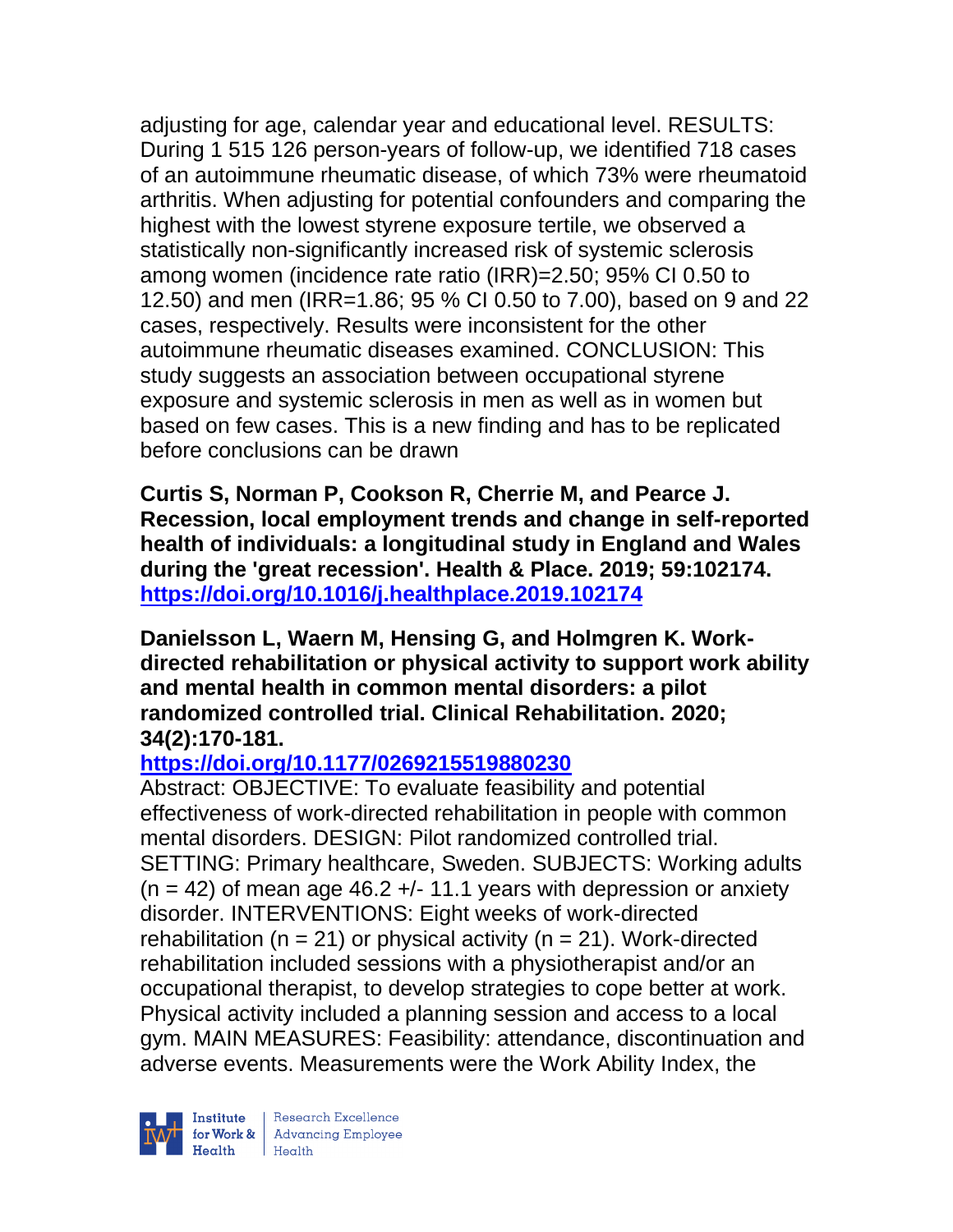Global Assessment of Functioning, the Montgomery-Asberg Depression Rating Scale, the Beck Anxiety Inventory and the World Health Organization-Five Well-Being Index. RESULTS: Attendance to rehabilitation sessions was  $88\%$  (n = 147/167) and discontinuation rate was 14% (n = 3/21). No serious adverse events were reported. Within both groups, there was a significant improvement in Work Ability Index score (mean change: 3.6 (95% confidence interval (CI): 0.45, 6.7) in work-directed rehabilitation and 3.9 (95% CI: 0.9, 7.0) in physical activity) with no significant difference between groups. For the other outcomes, significant improvements were found within but not between groups. Per-protocol analysis showed a trend toward the antidepressant effect of work-directed rehabilitation compared to physical activity (mean difference in depression score -3.1 (95% CI: -  $6.8, 0.4$ ),  $P = 0.075$ ). CONCLUSION: Work-directed rehabilitation was feasible to persons with common mental disorders and improved their work ability and mental health. Comparable improvements were seen in the physical activity group. Suggested modifications for a larger trial include adding a treatment-as-usual control

#### **Harizanova S and Stoyanova R. Burnout among nurses and correctional officers. Work. 2020; 65(1):71-77. <https://doi.org/10.3233/WOR-193059>**

Abstract: BACKGROUND: The work of nurses and correctional officers alike has long been pointed at as among the most stressful in the world. OBJECTIVE: The primary aim was to evaluate the prevalence and level of occupational burnout among 214 hospital nurses and 201 correctional officers from Bulgaria. One of the focuses was to examine whether gender roles or occupational roles were more related to burnout. METHODS: The current work used a descriptive cross-sectional inter-occupational comparative survey design. The participation was voluntary, individually and anonymously without any financial compensation. The only qualification in the sample selection was that the employee had direct contact with patients and inmates respectively. A translated MBI-Bulgarian version was used to measure burnout. Data were entered into SPSS17.0 to carry out data analysis. RESULTS: The level of emotional exhaustion and personal accomplishment of nurses were significantly higher than that of correctional officers. Mean depersonalization score of correctional officers was significantly higher than that of nurses.

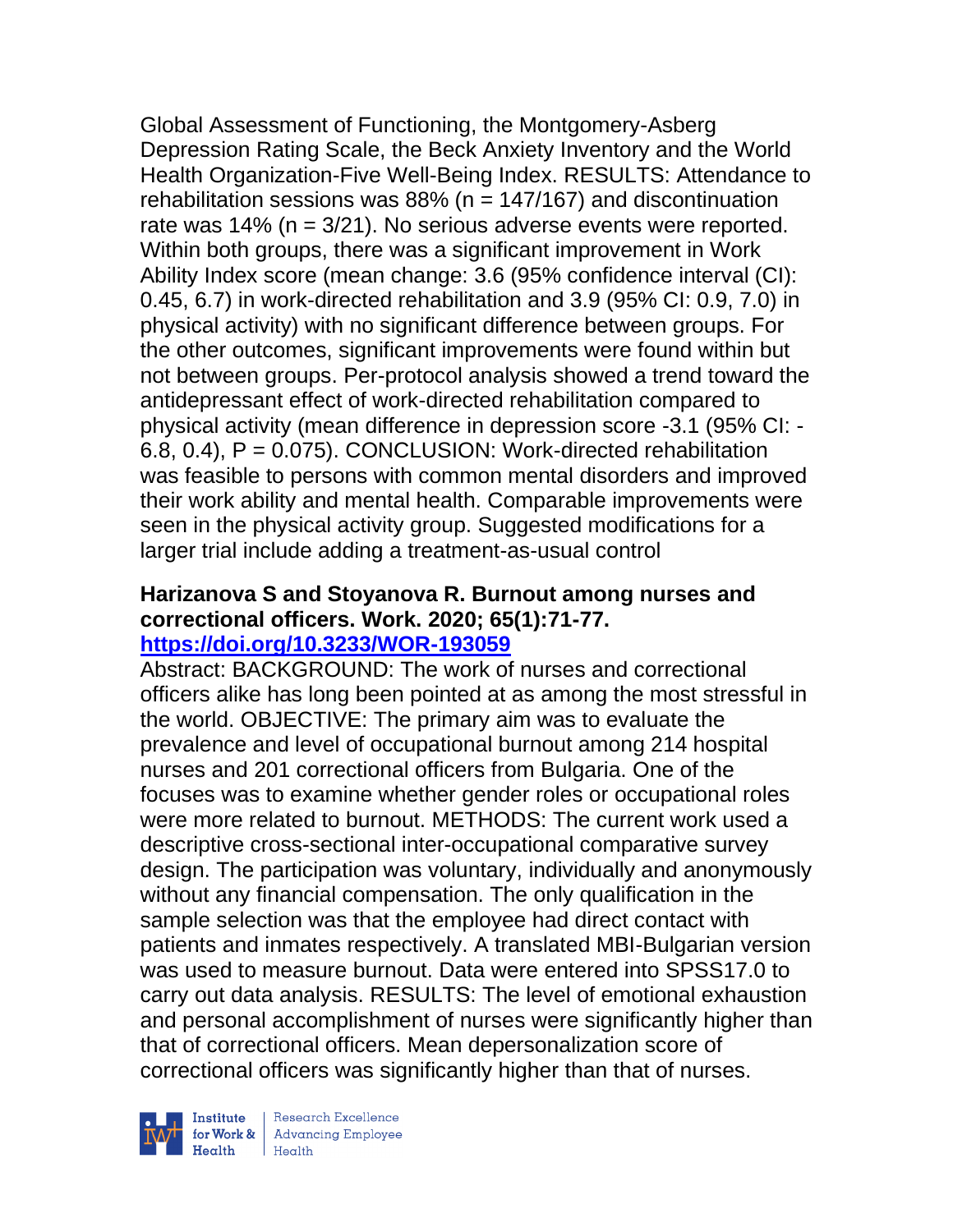Correctional officers demonstrated a higher prevalence of burnout syndrome compared with nurses. To examine whether gender is associated with burnout, Mann-Whitney U test was utilized to assess gender differences of correctional officers. Our results suggest that being male or female is not a critical determinant of burnout. CONCLUSION: Correctional officers were found to have a higher prevalence of burnout syndrome compared with nurses

**Hulls PM, Richmond RC, Martin RM, and de Vocht F. A systematic review protocol examining workplace interventions that aim to improve employee health and wellbeing in maledominated industries. Systematic Reviews. 2020; 9(1):10. <https://doi.org/10.1186/s13643-019-1260-9> [open access]** Abstract: BACKGROUND: The workplace environment potentially provides access to a large population who are employed, and it is an employer's responsibility to provide appropriate conditions for its employees. Whilst the aetiology of cardiovascular disease is multifactorial, it is generally acknowledged that working conditions, gender and age are involved in its development. Male-dominated industries (comprising > 70% male workers, e.g., agriculture, construction, manufacturing, mining, transport and technology) have a higher prevalence of health risk behaviours than other population subgroups. Working in a gender-dominated industry can impact an employee's health and wellbeing, particularly for the opposite sex. This systematic review examines workplace interventions that address the health and wellbeing of employees in male-dominated industries. METHODS: We will include randomised controlled trials and studies with non-randomised intervention groups. The interventions must aim to improve employee physical and/or mental health and wellbeing implemented in the workplace in maledominated industries. There will be no limits on date. The following electronic databases will be searched for published studies: Web of Science, Embed, MedLine, PsycInfo and the Cochrane Database. The search strategy will include free-text terms and MeSH vocabulary, including 'male-dominated industries', 'workplace interventions', 'occupational stress', 'mental health', 'cardiovascular disease', 'blood pressure', 'body mass index' and 'exercise'. Two authors will independently select, review and extract data from studies that meet the inclusion criteria. The Cochrane's Risk of Bias

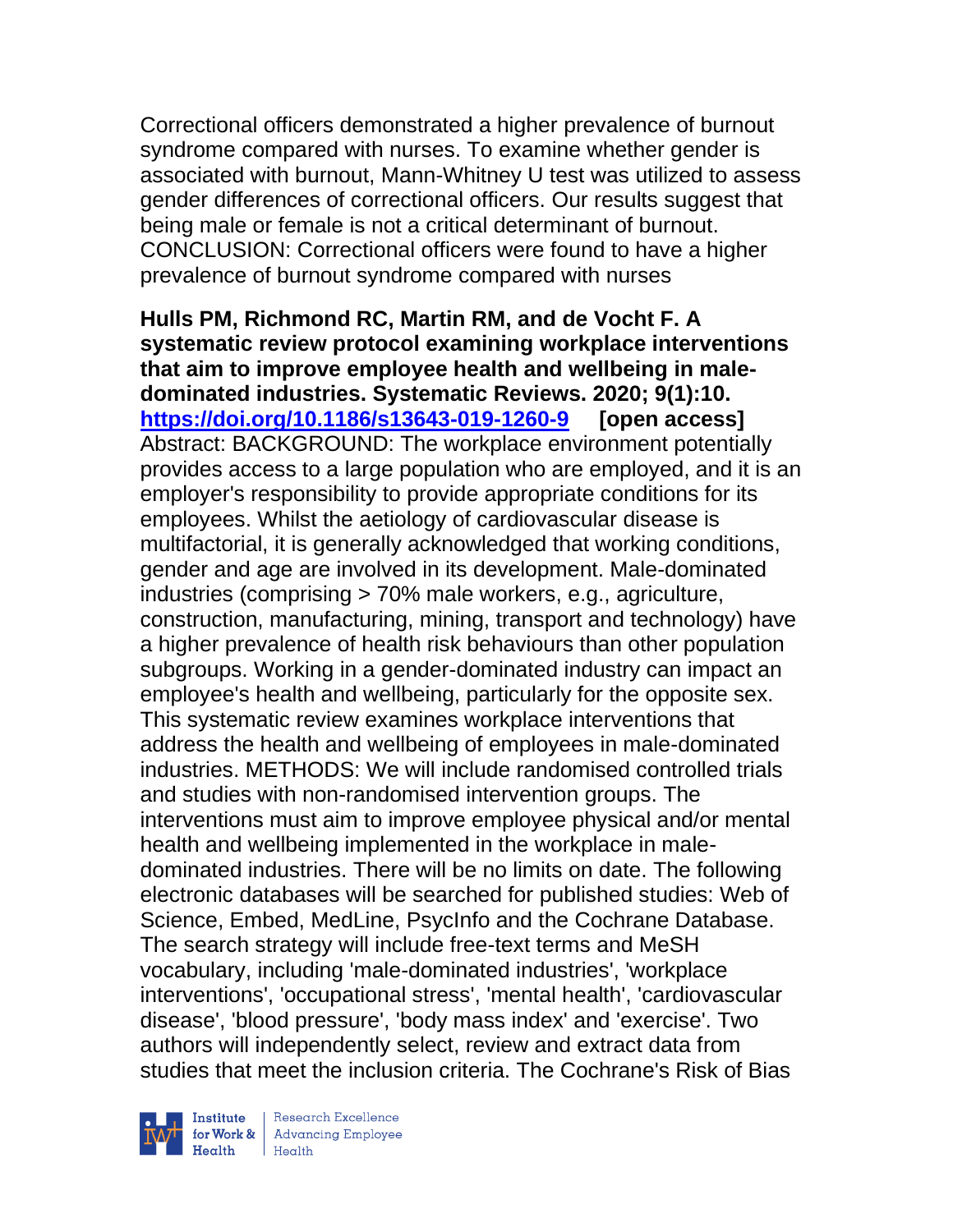tool will be used to assess risk of bias. We will perform structured summaries of the included studies and, if possible, conduct metaanalyses or construct an Albatross plot. DISCUSSION: There are an increasing number of interventions designed to improve employee health and wellbeing in the workplace, but no prior review that systematically evaluates their effectiveness. A systematic review is required to prioritise the future implementation of those interventions found to be most effective. SYSTEMATIC REVIEW REGISTRATION: PROSPERO CRD42019161283

#### **Jeyaraman MM, Rabbani R, Al-Yousif N, Robson RC, Copstein L, Xia J, et al. Inter-rater reliability and concurrent validity of ROBINS-I: protocol for a cross-sectional study. Systematic Reviews. 2020; 9(1):12.**

**<https://doi.org/10.1186/s13643-020-1271-6> [open access]** Abstract: BACKGROUND: The Cochrane Bias Methods Group recently developed the "Risk of Bias (ROB) in Non-randomized Studies of Interventions" (ROBINS-I) tool to assess ROB for nonrandomized studies of interventions (NRSI). It is important to establish consistency in its application and interpretation across review teams. In addition, it is important to understand if specialized training and guidance will improve the reliability of the results of the assessments. Therefore, the objective of this cross-sectional study is to establish the inter-rater reliability (IRR), inter-consensus reliability (ICR), and concurrent validity of ROBINS-I. Furthermore, as this is a relatively new tool, it is important to understand the barriers to using this tool (e.g., time to conduct assessments and reach consensusevaluator burden). METHODS: Reviewers from four participating centers will appraise the ROB of a sample of NRSI publications using the ROBINS-I tool in two stages. For IRR and ICR, two pairs of reviewers will assess the ROB for each NRSI publication. In the first stage, reviewers will assess the ROB without any formal guidance. In the second stage, reviewers will be provided customized training and guidance. At each stage, each pair of reviewers will resolve conflicts and arrive at a consensus. To calculate the IRR and ICR, we will use Gwet's AC1 statistic. For concurrent validity, reviewers will appraise a sample of NRSI publications using both the New-castle Ottawa Scale (NOS) and ROBINS-I. We will analyze the concordance between the two tools for similar domains and for the overall judgments using



Research Excellence for Work & Advancing Employee<br>Health Health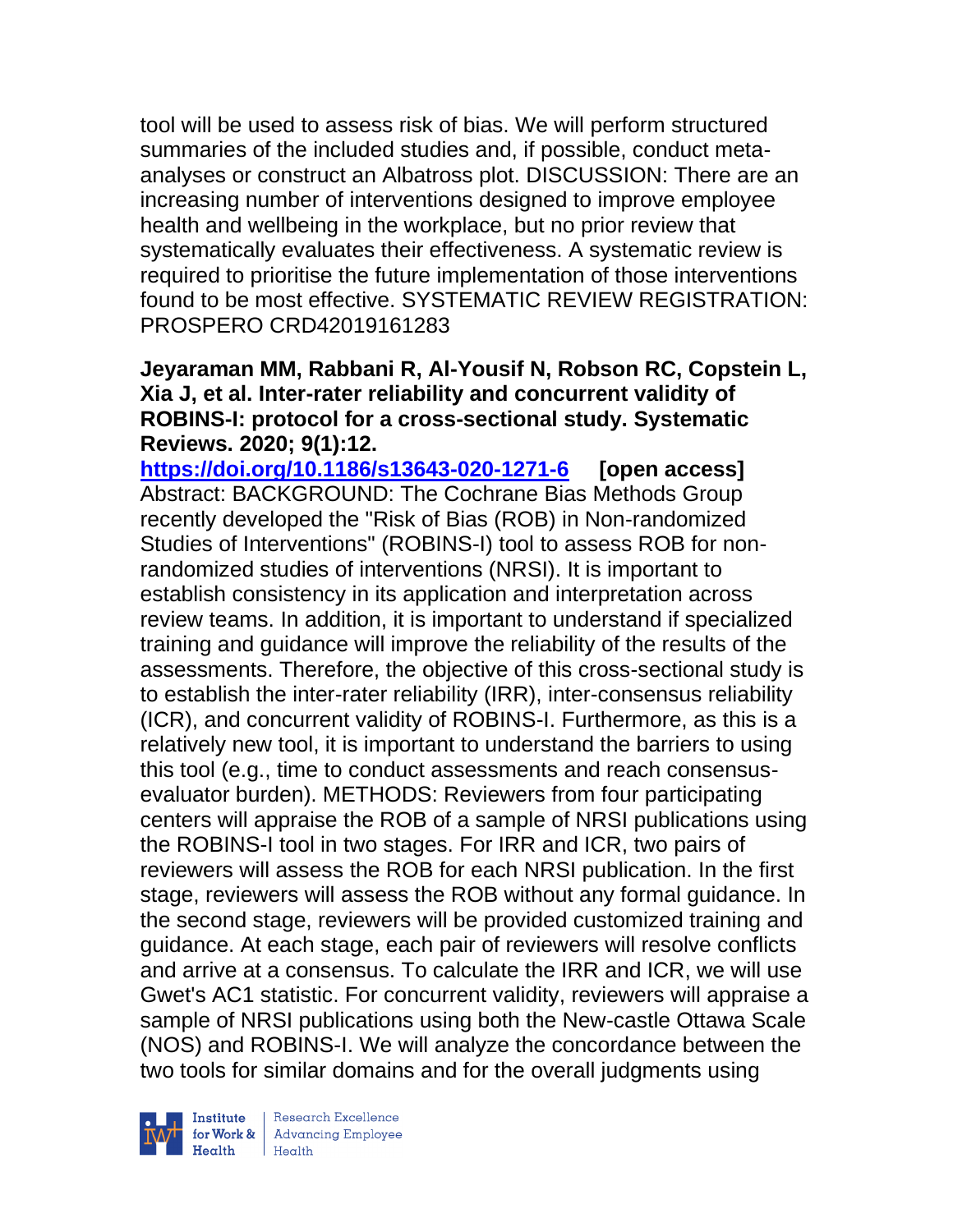Kendall's tau coefficient. To measure the evaluator burden, we will assess the time taken to apply the ROBINS-I (without and with guidance), and the NOS. To assess the impact of customized training and guidance on the evaluator burden, we will use the generalized linear models. We will use Microsoft Excel and SAS 9.4 to manage and analyze study data, respectively. DISCUSSION: The quality of evidence from systematic reviews that include NRS depends partly on the study-level ROB assessments. The findings of this study will contribute to an improved understanding of the ROBINS-I tool and how best to use it

**Kim S, Moore A, Srinivasan D, Akanmu A, Barr A, Harris-Adamson C, et al. Potential of exoskeleton technologies to enhance safety, health, and performance in construction: industry perspectives and future research directions. IISE Transactions on Occupational Ergonomics and Human Factors. 2019; 7(3-4):185-191.** 

**<https://doi.org/10.1080/24725838.2018.1561557> [open access]** 

**LOvgren V, Hillborg H, Bejerholm U, and Rosenberg D. Supported education in a Swedish context: opportunities and challenges for developing career-oriented support for young adults with mental health problems. Scandinavian Journal of Disability Research. 2020; 22(1):1-11.** 

**<https://doi.org/10.16993/sjdr.648> [open access]**

**McMahon BT, Grover JM, McMahon MC, and Kim JH. Workplace discrimination for persons with hearing loss: before and after the 2008 ADA Amendments Act. Work. 2020; 65(1):39-51. <https://doi.org/10.3233/WOR-193056>** 

Abstract: BACKGROUND: Individuals with hearing loss experience unique barriers to employment frequently documented in the areas of communication and education. The purpose of this article is to contribute to extend this inquiry to the uniqueness of workplace discrimination involving persons with hearing loss. OBJECTIVE: This study investigated differences in allegations of workplace discrimination filed by persons with hearing loss ("Hearing") compared to those filed by persons with other physical or neurological disabilities (General Disability, or "GENDIS") before and

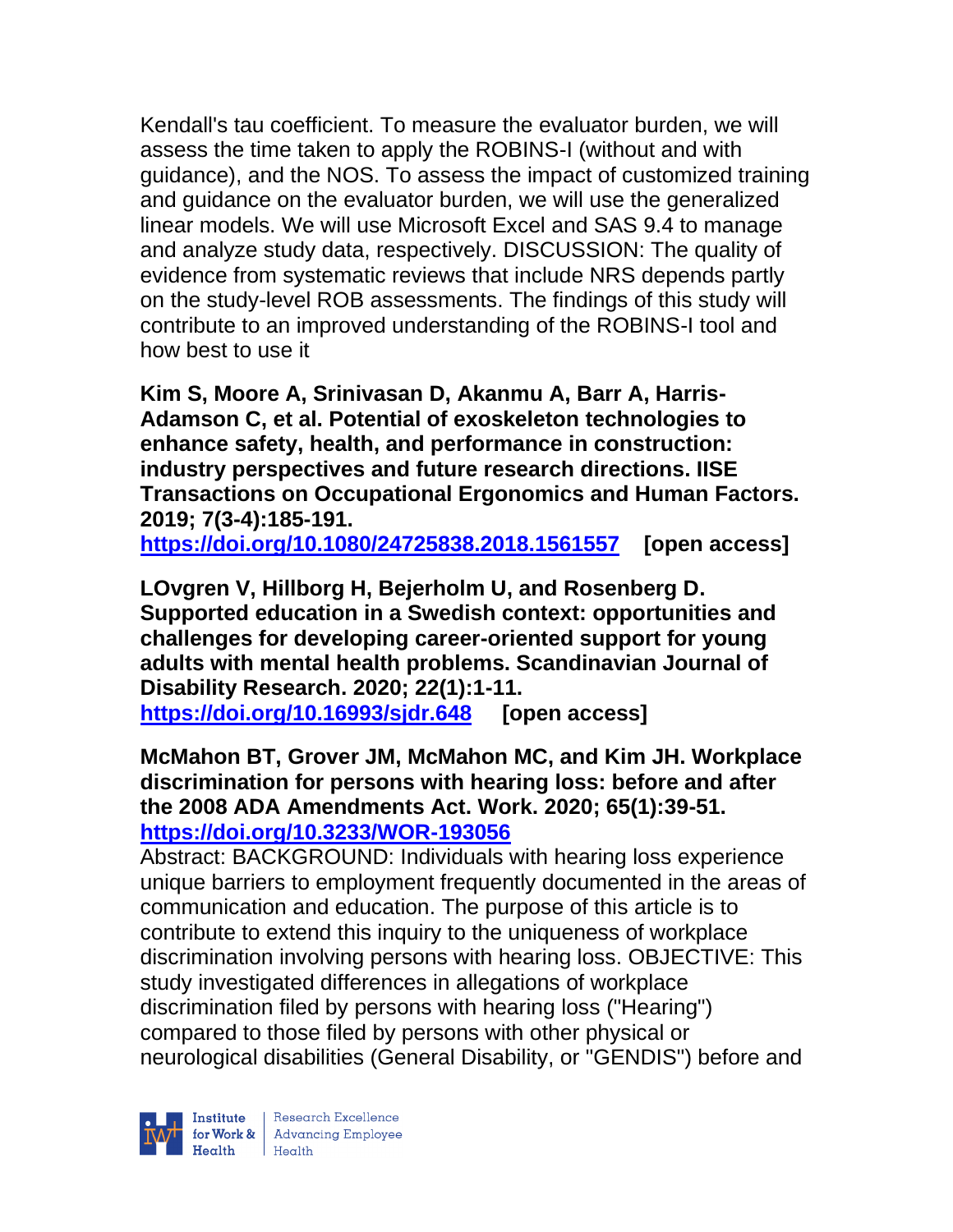after the enactment of the 2008 Americans with Disabilities Act Amendments Act (2008 Amendments). METHODS: Using secondary data collected from the Equal Employment Opportunity Commission (EEOC) Integrated Mission System, we employ simple measures of proportion and odds ratios to describe differences between allegations derived from GENDIS and Hearing loss populations. These are population statistics, and not samples, of all allegations of discrimination reported to the EEOC through 2016. The comparisons involve Characteristics of the Charging Parties, Issues or discriminatory behaviors alleged, and closure statuses or Merit Rate of the EEOC's investigations - both before and after the 2008 Amendments. RESULTS: Following the 2008 Amendments, Charging Parties changed dramatically on age and gender status. Reasonable Accommodation, Hiring, Harassment, and employment Terms and Conditions showed unique features between groups and/or time periods. The "veracity" (confirmed truthfulness or merit) of the EEOC allegation (or Merit) rate also changed following the Amendments: higher for GENDIS; lower for Hearing. CONCLUSIONS: Possible rationale for these findings are offered, and new research questions are raised. Finally, implications for the cross-disability movement are presented

#### **Mokarami H and Toderi S. Reclassification of the work-related stress questionnaires scales based on the work system model: a scoping review and qualitative study. Work. 2019; 64(4):787-795. <https://doi.org/10.3233/WOR-193040>**

Abstract: BACKGROUND: Given the wide variety of factors affecting work-related stress, a work system approach could be adopted in order to better identify factors that impact individual stress. OBJECTIVES: To provide a scoping review of the available workrelated stress questionnaires and to reclassify their scales on the basis of the five elements included in the work system model using a content analysis method. METHODS: The main available workrelated stress questionnaires used in previous studies in the time range of 1975 to 2017 were collected through a search in several indexing and citation databases. To reclassify the scales of these questionnaires, a qualitative content analysis was used and then reclassified in accordance with the five components of work system model: job (tasks), organizational condition, individual characteristics,



| Research Excellence Finantium Research Excellence<br>
Finantium Research Employee<br>
Realth Health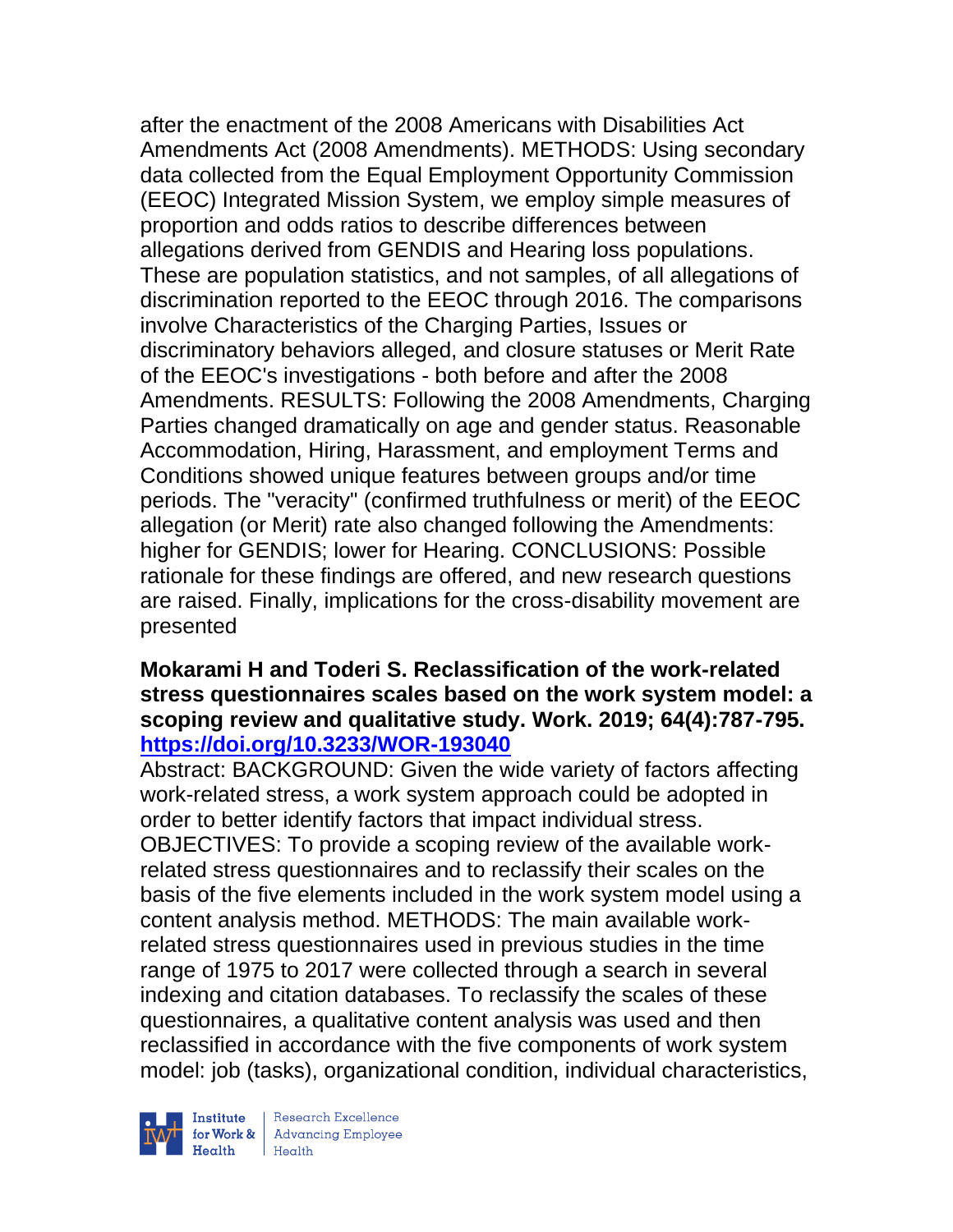technology and tools, and physical environmental. RESULTS: In total, 22 questionnaires met the conditions required to be entered into the final stage of the study. Emphasis of these questionnaires was on measuring job-related factors and organizational condition-related factors. 22.7% of them had considered no scales to measure the individual characteristics-related factors. CONCLUSIONS: The results of the reclassification can help organizations select areas that encompass their own specific problems. Practical implications are also discussed

**Petkovic J, Riddle A, Akl EA, Khabsa J, Lytvyn L, Atwere P, et al. Protocol for the development of guidance for stakeholder engagement in health and healthcare guideline development and implementation. Systematic Reviews. 2020; 9(1):21. <https://doi.org/10.1186/s13643-020-1272-5> [open access]** Abstract: BACKGROUND: Stakeholder engagement has become widely accepted as a necessary component of guideline development and implementation. While frameworks for developing guidelines express the need for those potentially affected by guideline recommendations to be involved in their development, there is a lack of consensus on how this should be done in practice. Further, there is a lack of guidance on how to equitably and meaningfully engage multiple stakeholders. We aim to develop guidance for the meaningful and equitable engagement of multiple stakeholders in guideline development and implementation. METHODS: This will be a multistage project. The first stage is to conduct a series of four systematic reviews. These will (1) describe existing guidance and methods for stakeholder engagement in guideline development and implementation, (2) characterize barriers and facilitators to stakeholder engagement in guideline development and implementation, (3) explore the impact of stakeholder engagement on guideline development and implementation, and (4) identify issues related to conflicts of interest when engaging multiple stakeholders in guideline development and implementation. DISCUSSION: We will collaborate with our multiple and diverse stakeholders to develop guidance for multi-stakeholder engagement in guideline development and implementation. We will use the results of the systematic reviews to develop a candidate list of draft guidance recommendations and will seek broad feedback on the draft guidance via an online survey of



| Research Excellence Finantium Research Excellence<br>
For Work & Advancing Employee<br>
Health Health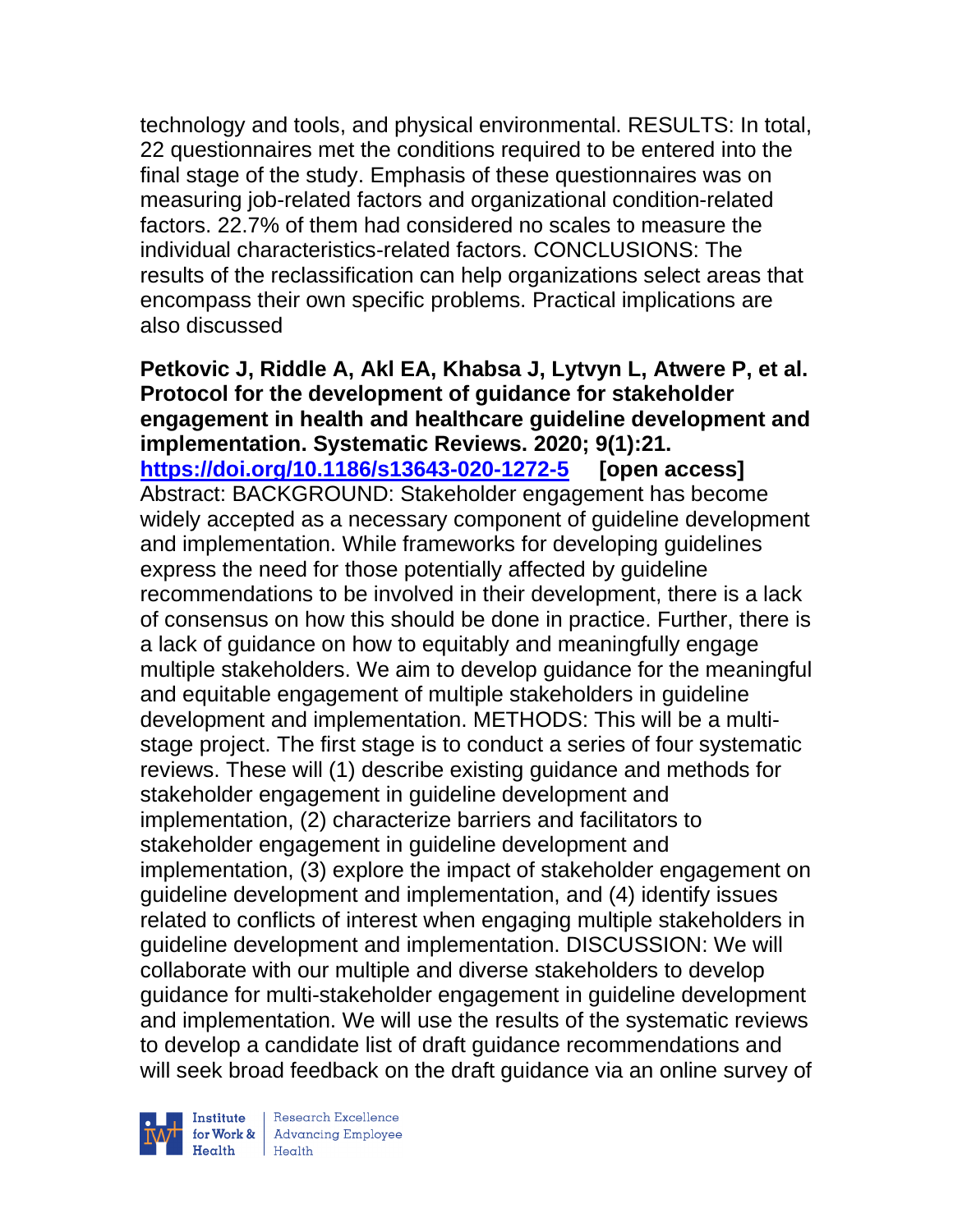guideline developers and external stakeholders. An invited group of representatives from all stakeholder groups will discuss the results of the survey at a consensus meeting which will inform the development of the final guidance papers. Our overall goal is to improve the development of guidelines through meaningful and equitable multistakeholder engagement, and subsequently to improve health outcomes and reduce inequities in health

## **Petrou P, Baas M, and Roskes M. From prevention focus to adaptivity and creativity: the role of unfulfilled goals and work engagement. European Journal of Work and Organizational Psychology. 2020; 29(1):36-48.**

**<https://doi.org/10.1080/1359432X.2019.1693366>** 

**Rizza S, Neri A, Capanna A, Grecuccio C, Pietroiusti A, Magrini A, et al. Night shift working is associated with an increased risk of thyroid nodules. Journal of Occupational & Environmental Medicine. 2020; 62(1):1-3.** 

**<https://doi.org/10.1097/JOM.0000000000001711>** 

Abstract: OBJECTIVES: To study thyroid alterations in health care workers according to their working status. METHODS: We performed a retrospective study including 299 hospital employers who underwent in 2016 a periodic health surveillance checks in the Service of Occupational Medicine. According to the working status (rotating night-shift working [no. 160] vs day-working [no. 139]), we divided participant's clinical, anthropometric, and thyroid echographic characteristics. RESULTS: Respect to day workers, rotating nightshift workers were slightly older and more frequently male whereas had similar thyroid stimulating hormone, Ft3, Ft4 levels, and autoimmunity (anti-TPO levels more than 30). Univariate and multivariate regression analysis revealed that rotating night shift work is associated to a significantly increased number of thyroid nodules. CONCLUSIONS: This retrospective report suggests that the alteration in the molecular clocks typical of rotating night-shift workers harbors a higher risk of thyroid nodule development compared with diurnal workers. This novel result deserves replication in larger cohorts since thyroid nodules not rarely can represent thyroid cancers

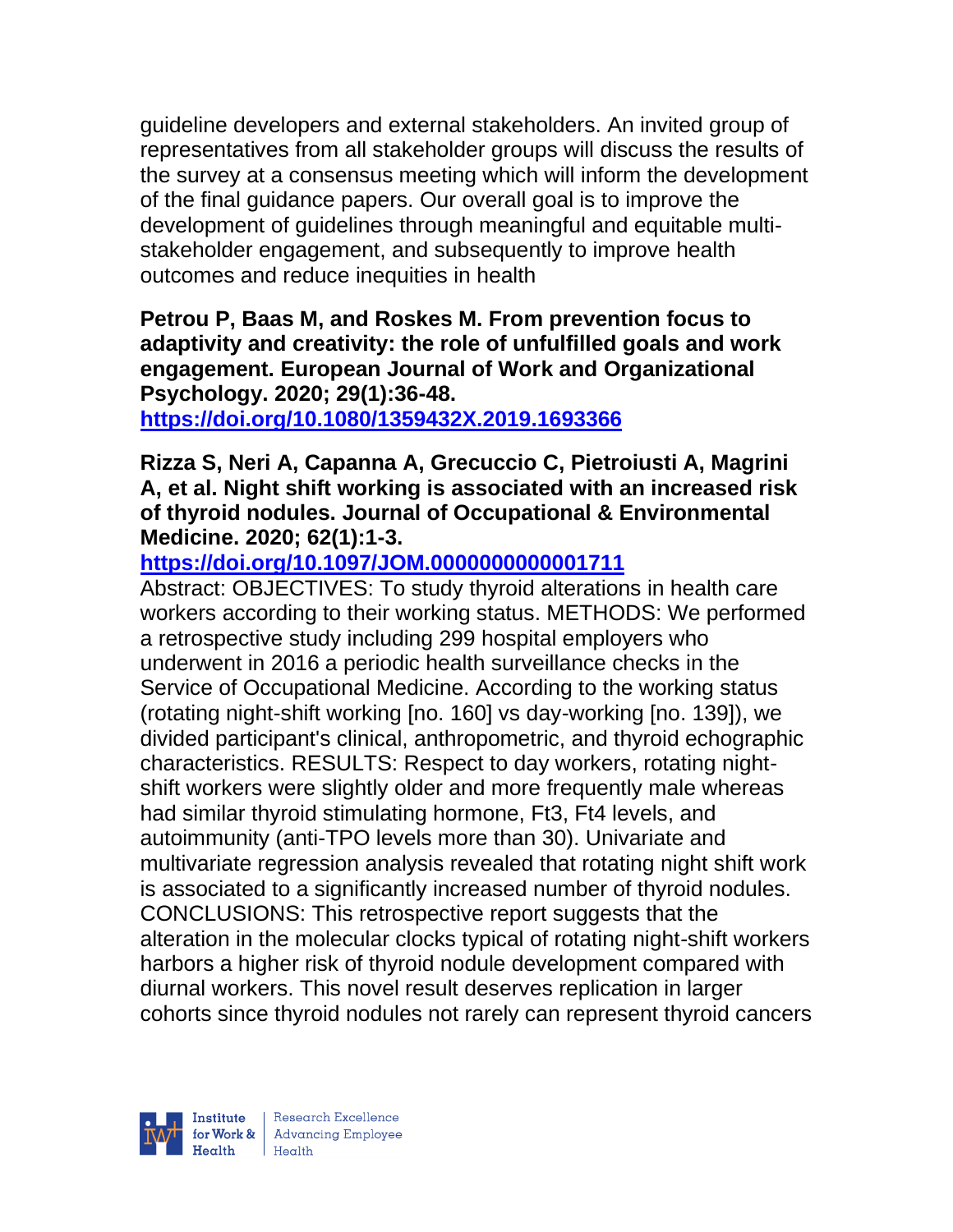#### **Besar SH, Mathew S, Richardson M, Bielecki JM, and Sander B. Mapping the evidence on health equity considerations in economic evaluations of health interventions: a scoping review protocol. Systematic Reviews. 2020; 9(1):6.**

**<https://doi.org/10.1186/s13643-019-1257-4> [open access]** Abstract: BACKGROUND: Equity in health has become an important policy agenda around the world, prompting health economists to advance methods to enable the inclusion of equity in economic evaluations. Among the methods that have been proposed to explicitly include equity are the weighting analysis, equity impact analysis, and equity trade-off analysis. This is a new development and a comprehensive overview of trends and concepts of health equity in economic evaluations is lacking. Thus, our objective is to map the current state of the literature with respect to how health equity is considered in economic evaluations of health interventions reported in the academic and gray literature. METHODS: We will conduct a scoping review to identify and map evidence on how health equity is considered in economic evaluations of health interventions. We will search relevant electronic, gray literature and key journals. We developed a search strategy using text words and Medical Subject Headings terms related to health equity and economic evaluations of health interventions. Articles retrieved will be uploaded to reference manager software for screening and data extraction. Two reviewers will independently screen the articles based on their titles and abstracts for inclusion, and then will independently screen a full text to ascertain final inclusion. A simple numerical count will be used to quantify the data and a content analysis will be conducted to present the narrative; that is, a thematic summary of the data collected. DISCUSSION: The results of this scoping review will provide a comprehensive overview of the current evidence on how health equity is considered in economic evaluations of health interventions and its research gaps. It will also provide key information to decision-makers and policy-makers to understand ways to include health equity into the prioritization of health interventions when aiming for a more equitable distribution of health resources. SYSTEMATIC REVIEW REGISTRATION: This protocol was registered with Open Science Framework (OSF) Registry on August 14, 2019 (https://osf.io/9my2z/registrations)

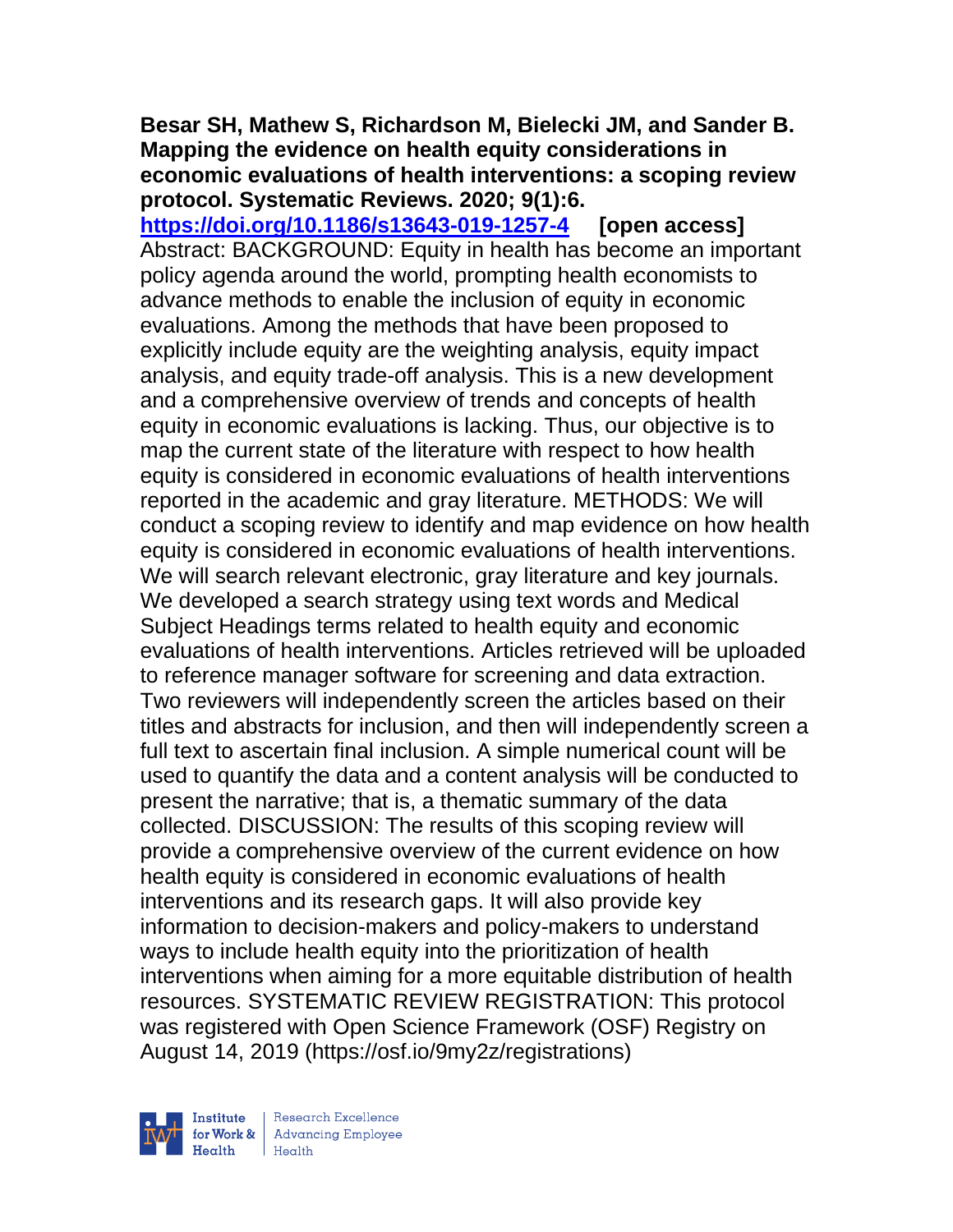## **Sen S, Barlas G, Yakistiran S, Derin IG, Serifi BA, Ozlu A, et al. Prevention of occupational diseases in Turkey: deriving lessons from journey of surveillance. Safety and Health at Work. 2019; 10(4):420-427.**

**<https://doi.org/10.1016/j.shaw.2019.09.006> [open access]** Abstract: Introduction: To prevent and manage the societal and economic burden of occupational diseases (ODs), countries should develop strong prevention policies, health surveillance and registry systems. This study aims to contribute to the improvement of OD surveillance at national level as well as to identify priority actions in Turkey. Methods: The history and current status of occupational health studies were considered from the perspective of OD surveillance. Interpretative research was done through literature review on occupational health at national, regional and international level. Analyses were focused on countries' experiences in policy development and practice, roles and responsibilities of institutions, multidisciplinary and intersectoral collaboration. OD surveillance models of Turkey, Belgium and the Netherlands were examined through exchange visits. Face-to-face interviews were conducted to explore the peculiarities of legislative and institutional structures, the best and worst practices, and approach principles. Results: Some countries are more focused on exploring OD trends through effective and cost-efficient researches, with particular attention to new and emerging ODs. Other countries try to reach every single case of OD for compensation and rehabilitation. Each practice has advantages and shortcomings, but they are not mutually exclusive, and thus an effective combination is possible. Conclusion: Effective surveillance and registry approaches play a key role in the prevention of ODs. A well-designed system enables monitoring and assessment of OD prevalence and trends, and adoption of preventive measures while improving the effectiveness of redressing and compensation. A robust surveillance does not only provide protection of workers' health but also advances prevention of economic losses

**Toren K, Blanc PD, Naidoo RN, Murgia N, Qvarfordt I, Aspevall O, et al. Occupational exposure to dust and to fumes, work as a welder and invasive pneumococcal disease risk. Occupational and Environmental Medicine. 2020; 77(2):57-63. <https://doi.org/10.1136/oemed-2019-106175>** 



Research Excellence for Work & | Advancing Employee  $H_{\text{each}}$